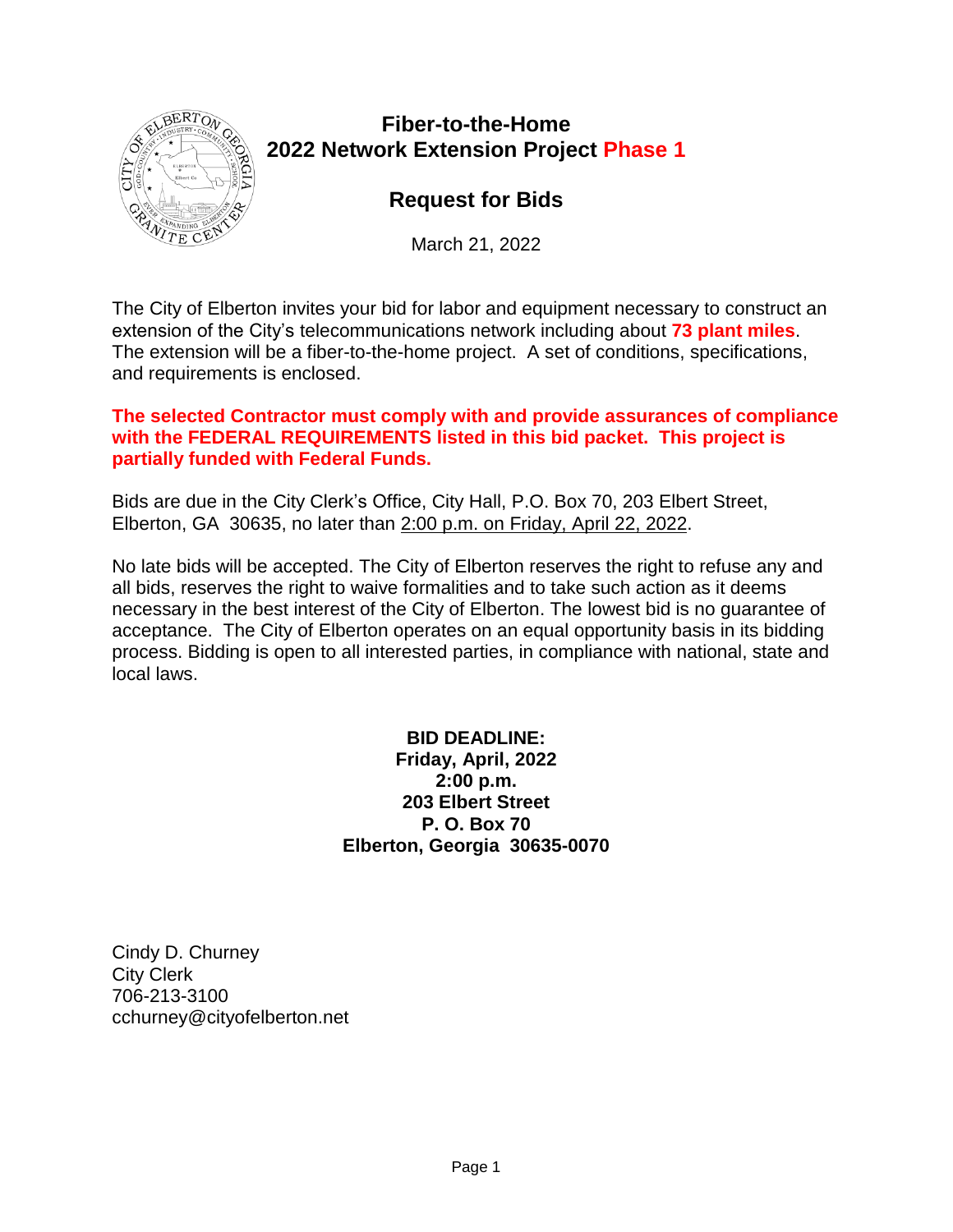#### **BID SUMMARY**

#### REQUEST FOR PROPOSAL

The City of Elberton is soliciting proposals for labor and equipment for the construction of an extension to its existing telecommunications facilities in Elbert County, Georgia. This will be a fiber-to-the-home project of about 73 plant miles.

#### GENERAL SCOPE

The scope of this project is the installation of 285,000 linear feet of 1/4" galvanized strand for support including guying and anchoring, followed by the installation and lashing of a first and second fiber optic cable along this strand for 383,775 linear feet of fiber. NO ACTIVATION OF ELECTRONICS OR SPLICING FIBER IS INCLUDED IN THIS BID.

A design has already been completed for the FTTH network extension for 2022 Phase 1, which encompasses approximately 73 plant miles. Make-ready will be completed before commencement of construction. The size of fiber for the project is primarily 96 and 12-count, with some 24-count. 1/4" galvanized strand will be used for support.

#### LABOR AND EQUIPMENT

For construction labor and equipment, the successful bidder will have experience with the material specified, and references to substantiate experience should be supplied along with your bid. Bids should include the cost of all construction activities including (a) strand placement including bonding, guy installation and anchor installation, and (b) installation of fiber optic cable on the strand. The scope of this bid does not include installation of power supplies, activation of the system, or performance testing. Unit pricing should be supplied in the form of **Part 2**, below.

#### MATERIALS

The City of Elberton will supply all material and cabling, including pole line hardware. In the event incidental materials are not available from the City of Elberton and are provided by the Contractor, your bid will include a standard material pricing sheet from which materials will be charged.

#### **PERMITS**

The City of Elberton will obtain required Georgia Department of Transportation permits for this project and any necessary pole attachment permits. The contractor will be responsible for any dig tickets with Georgia-811 if needed. However, all planned construction under this contract is overhead/aerial. Some underground work will be performed by the Owner or others.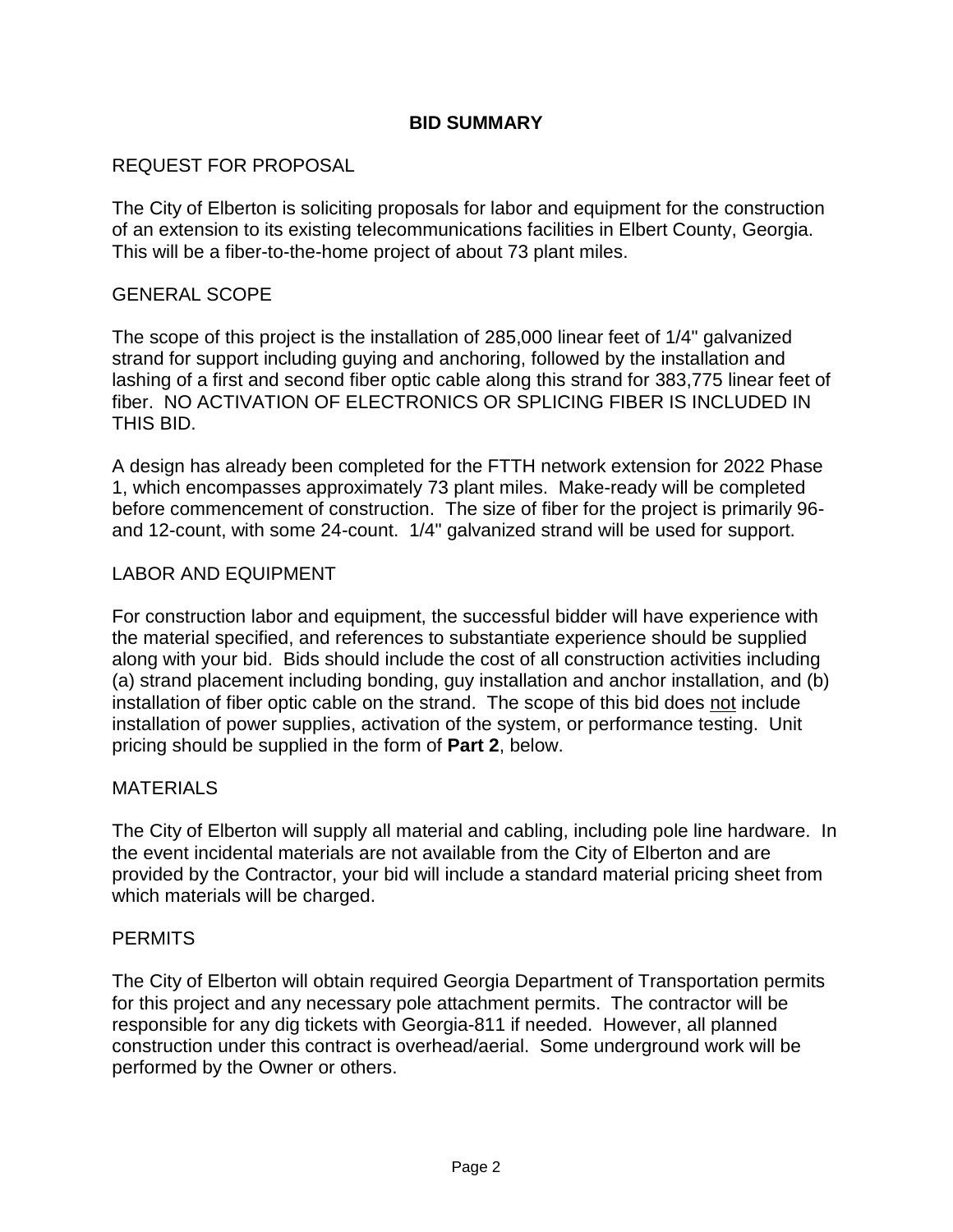#### CONTRACT

The successful bidder will enter into a construction contract agreement substantially in the form of **Part 3**, below. All bidders should read the contract document carefully including all exhibits of the contract, and be able to execute the contract and meet all terms and conditions within 10 days of receiving a Notice of Award of bid.

#### **FEDERAL REQUIREMENTS**

The contractor shall comply with, without limitation, the following Federal Statutes and Regulations:

1. ASSURANCES OF COMPLIANCE WITH TITLE VI OF THE CIVIL RIGHTS ACT OF 1964. The contractor, subcontractor, successor, transferee, and assignee shall comply with Title VI of the Civil Rights Act of 1964, which prohibits recipients of federal financial assistance from excluding from a program or activity, denying benefits of, or otherwise discriminating against a person on the basis of race, color, or national origin (42 U.S.C. § 2000d et seq.), as implemented by the Department of the Treasury's Title VI regulations, 31 CFR Part 22, which are herein incorporated by reference and made a part of this contract (or agreement). Title VI also includes protection to persons with "Limited English Proficiency" in any program or activity receiving federal financial assistance, 42 U.S.C. § 2000d et seq., as implemented by the Department of the Treasury's Title VI regulations, 31 CFR Part 22, and herein incorporated by reference and made a part of this contract or agreement.

These include but are not limited to: (a) Title VI of the Civil Rights Act of 1964 (P.L. 88- 352), which prohibits discrimination on the basis of race, color or national origin; (b) Title IX of the Education Amendments of 1972, as amended (20 U.S.C. §1681-1683 and 1685-1686), which prohibits discrimination on the basis of sex; (c) Section 504 of the Rehabilitation Act of 1973, as amended (29 U.S.C. § 794), which prohibits discrimination on the basis of handicaps and the Americans with Disabilities Act of 1990 including Titles I, II and III of the Americans with Disability Act which prohibits recipients from discriminating on the basis of disability in the operation of public entities, public and private transportation systems, places of public accommodation and certain testing entities, 44 U.S.C. § 12101-12213; (d) the Age Discrimination Act of 1975, as amended (42 U.S.C. § 6101, *et seq*.), which prohibits discrimination on the basis of age; (e) the Drug Abuse Office and Treatment Act of 1972 (P.L. 92-255), as amended, relating to nondiscrimination on the basis of drug abuse; (f) the Comprehensive Alcohol Abuse and Alcoholism Prevent ion, Treatment, and Rehabilitation Act of 1970 (P.L. 91-616), as amended, relating to the nondiscrimination on the basis of alcohol abuse or alcoholism; (g) § 523 and 527 of the Public Health Service Act of 1912 (42 U.S.C. § 290dd-3 and 290ee-3), as amended, relating to confidentiality of alcohol and drug abuse patient records; (h) Title VIII of the Civil Rights Act of 1968 (42 U.S.C. § 3601, *et seq*.), as amended, relating to nondiscrimination in the sale, rental or financing of housing; (i) any other nondiscrimination provisions in the specific statute(s) under which application for federal assistance is being made; and (j) the requirements of any other nondiscrimination statute(s) which may apply to this grant.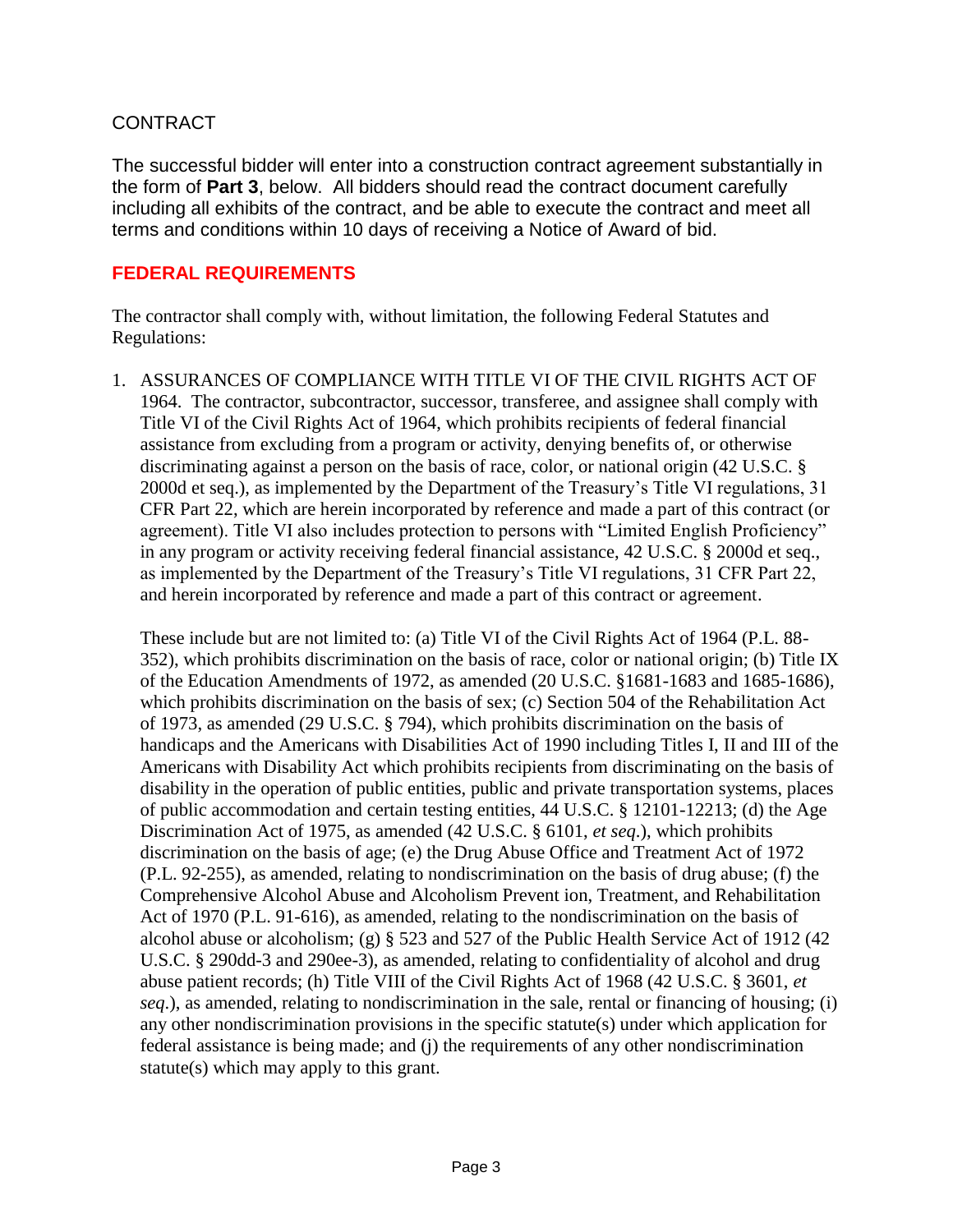- 2. The Fair Housing Act, Title VIII of the Civil Rights Act of 1968 (42 U.S.C. §§ 3601 et seq.), which prohibits discrimination in housing on the basis of race, color, religion, national origin, sex, familial status, or disability;
- 3. Section 504 of the Rehabilitation Act of 1973, as amended (29 U.S.C. § 794), which prohibits discrimination on the basis of disability under any program or activity receiving federal financial assistance;
- 4. The Age Discrimination Act of 1975, as amended (42 U.S.C. §§ 6101 et seq.), and Treasury's implementing regulations at 31 C.F.R. Part 23, which prohibit discrimination on the basis of age in programs or activities receiving federal financial assistance; and
- 5. Title II of the Americans with Disabilities Act of 1990, as amended (42 U.S.C. §§ 12101 et seq.), which prohibits discrimination on the basis of disability under programs, activities, and services provided or made available by state and local governments or instrumentalities or agencies thereto.
- 6. The Hatch Act (5 U.S.C. §§ 1501-1508 and 7324-7328), which limits certain political activities of State or local government employees whose principal employment is in connection with an activity financed in whole or in part by this federal assistance.
- 7. Increasing Seat Belt Use in the United States. Pursuant to Executive Order 13043, 62 FR 19217 (Apr. 18, 1997), the contractor should adopt and enforce on-the- job seat belt policies and programs for their employees when operating company-owned, rented or personally owned vehicles.
- 8. Reducing Text Messaging While Driving. Pursuant to Executive Order 13513, 74 FR 51225 (Oct. 6, 2009), the contractor should encourage its employees and sub-contractors to adopt and enforce policies that ban text messaging while driving, and contractor should establish workplace safety policies to decrease accidents caused by distracted drivers.
- 9. The contractor represents and warrants that it shall comply with all applicable standards, orders or regulations issued pursuant to the Clean Air Act, as amended, 42 U.S.C. § 7401, *et seq*.
- 10. The contractor represents and warrants that it shall comply with all applicable standards, orders or regulations issued pursuant to the Federal Water Pollution Control Act, as amended, 33 U.S.C. § 1251, *et seq*.
- 11. The contractor shall comply, as applicable, with the provisions of the Davis-Bacon Act (40 U.S.C. § 276a to 276a-7), the Copeland Act (40 U.S.C. § 276c and 18 U.S.C. § 874), and the Contract Work Hours and Safety Standards Act (40 U.S.C. § 327-333), regarding labor standards for federally assisted construction sub agreements.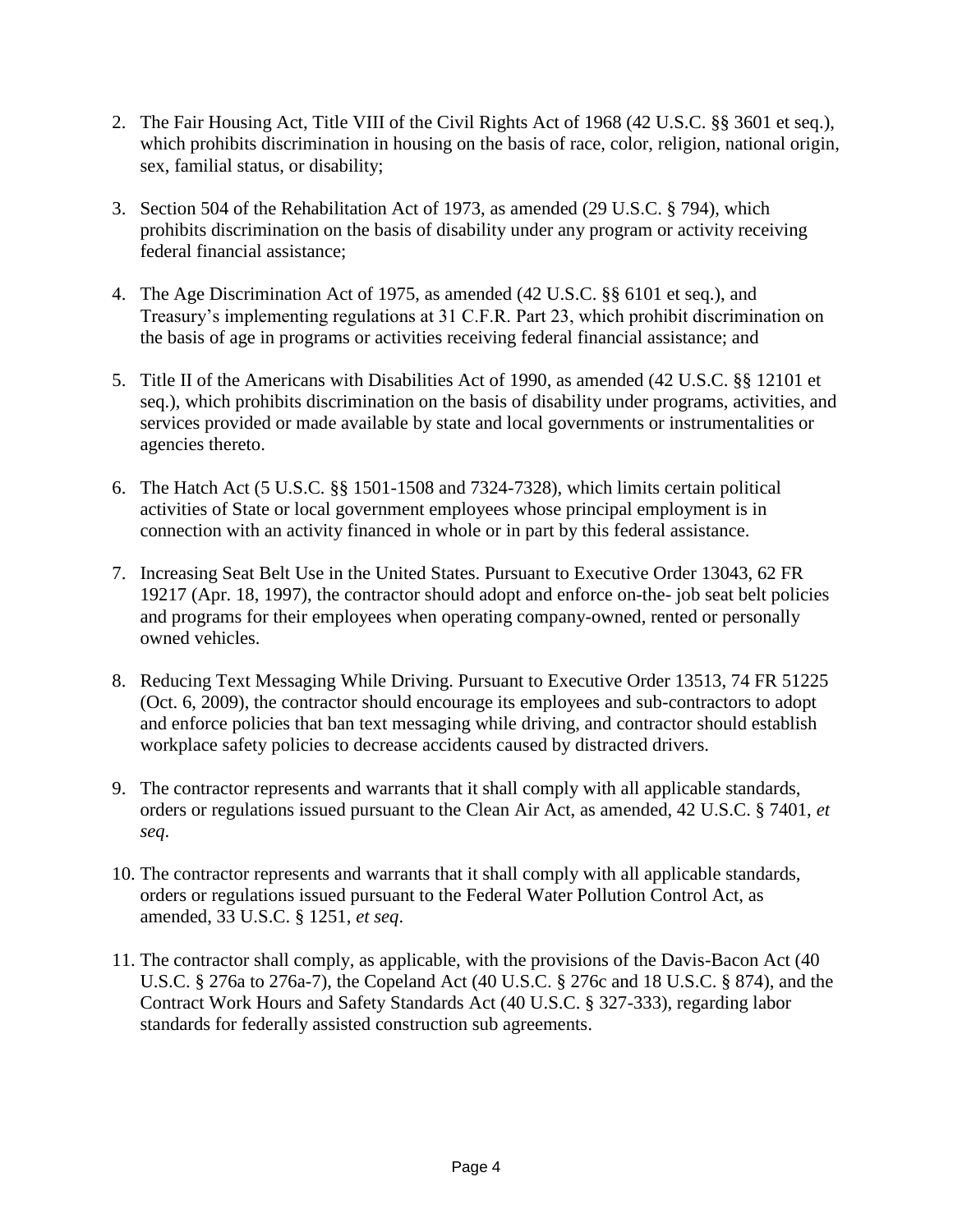- 12. The contractor shall comply with the minimum wage and maximum hours provisions of the Federal Fair Labor Standards Act and the Intergovernmental Personnel Act of 1970, as applicable.
- 13. The contractor shall comply with the statutory requirements for whistleblower protections (if applicable) at 10 U.S.C § 2409, 41 U.S.C.§ 4712 and 10 U.S.C. § 2324, and 41 U.S.C. §§ 4304 & 4310.
- 14. The contractor shall comply with requirements of the Uniting and Strengthening America by Providing Appropriate Tools Required to Intercept and Obstruct Terrorism Act (USA PATRIOT Act), which amends 18 U.S.C. § 175-175c and comply with Exec. Order 13224, 60 Fed. Reg. 49079 (2001) and U.S. law prohibiting transactions with, and the provision of resources and support to, individuals and organizations associated with terrorism.
- 15. The contractor shall comply with all federal tax laws and is solely responsible for filing all required State and federal tax forms.
- 16. The contractor and its principals shall stipulate that they are eligible to participate and have not been subjected to suspension, debarment or similar ineligibility determined by any federal, State or local governmental entity and it is not listed on a State or federal government's terrorism watch list as described in EO 13224. Entities ineligible for federal procurement have Exclusions listed at https://www.sam.gov/portal/public/SAM/.
- 17. The contractor shall comply with all applicable federal and State Drug-Free Workplace laws and rules.
- 18. The contractor shall comply with all applicable requirements of all other federal and State laws, executive orders, regulations, and policies governing this program.

# TERM

A Notice to Proceed will be given within 10 days of the execution of the construction contract. The project construction should commence immediately, and time is of the essence on this project. The project shall be completed within 180 days of the execution of the construction contract.

# **FOR QUESTIONS:**

For questions concerning the bid process of the City of Elberton, please contact: Cindy Churney, City Clerk 706-213-3100 cchurney@cityofelberton.net

For questions concerning the technical specifications of this project, please contact: David Dotson, Broadband Operations Manager 706-213-3100, ddotson@cityofelberton.net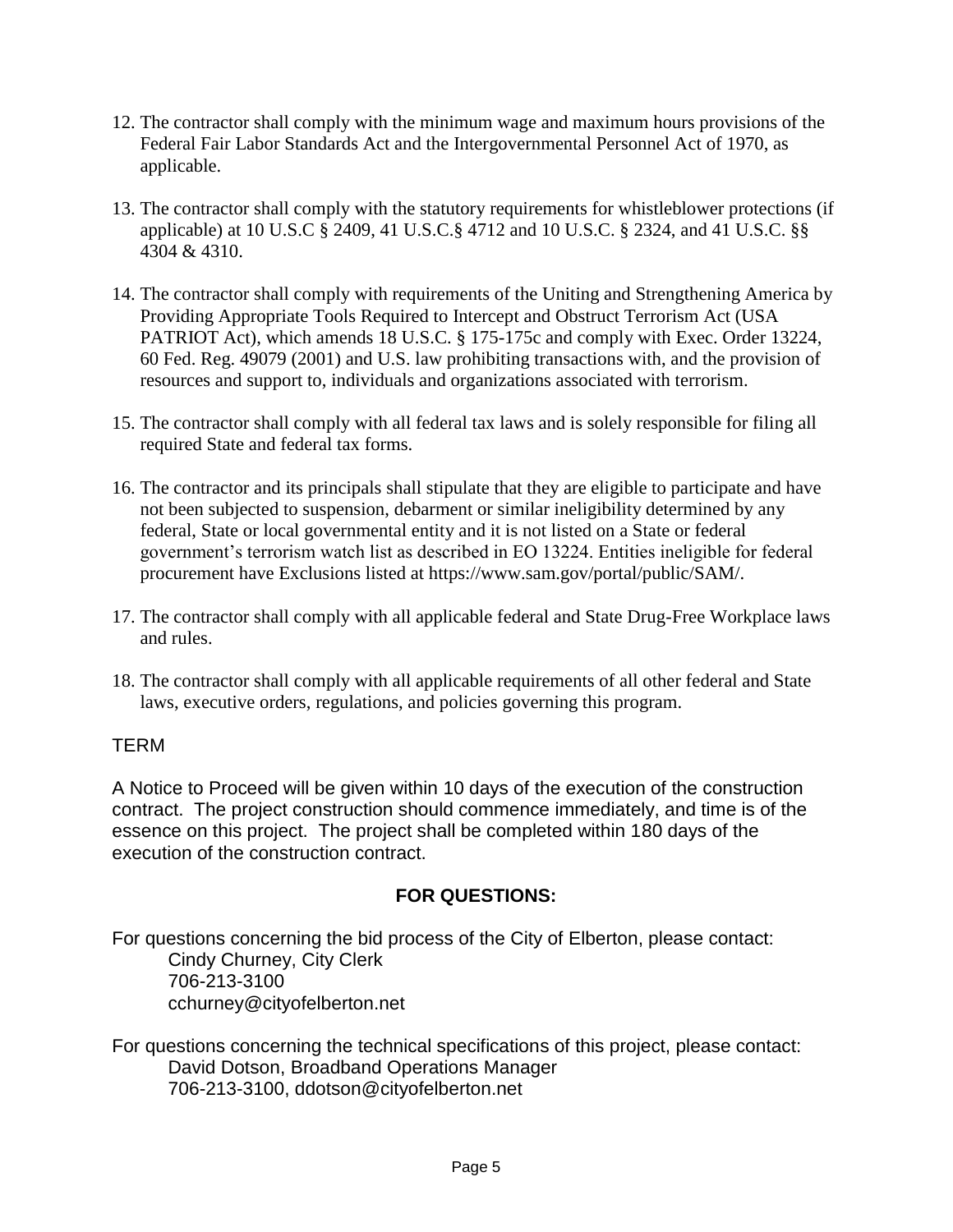# **BID CONDITIONS / INSTRUCTIONS TO BIDDERS**

These conditions are an integral part of this bid, and the vendor must comply with them.

- 1. Vendor must bid on the following Bid Response forms, Parts 1 and 2, and as requested.
- 2. Place alternative bids on a separate package of Bid Response forms.
- 3. Vendor should make a copy of bid for his/her file.
- 4. All costs (including shipping/delivery, handling, taxes and all other costs) must be included in the total bid price as stated on the Bid Response forms.
- 5. The City of Elberton reserves the right to accept or reject any or all bids, reserves all rights granted to it by law, and reserves the right to waive formalities and to take such action as it deems necessary in the best interest of the City of Elberton.
- 6. Each bidder/contractor must sign the bid with his/her signature and shall give his/her full business address on the form provided in this bid.
- 7. No portion of this bid may be subcontracted without the prior written approval of the City. It may be in the best interest of the awardee to subcontract some parts of any job; however, the contractor will be held responsible by the City for the quality, delivery and all terms of conditions of this bid.
- 8. The City of Elberton operates on an equal opportunity basis in its bidding policy. Bidding is open to all interested parties, in compliance with national, state and local laws.
- **9. Bids may be accepted by mail, overnight courier, or hand delivered. Bids must be sealed and properly marked on the outside of the envelope as "Attn: City Clerk; Bid for FTTH Network Construction Phase 1."**
- 10.No late bids will be accepted.
- 11.Bids will be opened and read publicly in the Municipal Courtroom of City Hall, 203 Elbert Street, Elberton, GA 30635 at 2:00 p.m. on the designated date.
- 12.No bid award will be made at the time of the opening. The successful bidder will be contacted immediately following bid approval by the Elberton City Council. Vendors may contact the City Clerk's Office at 706-213-3100 who wish to know the result of the bid award.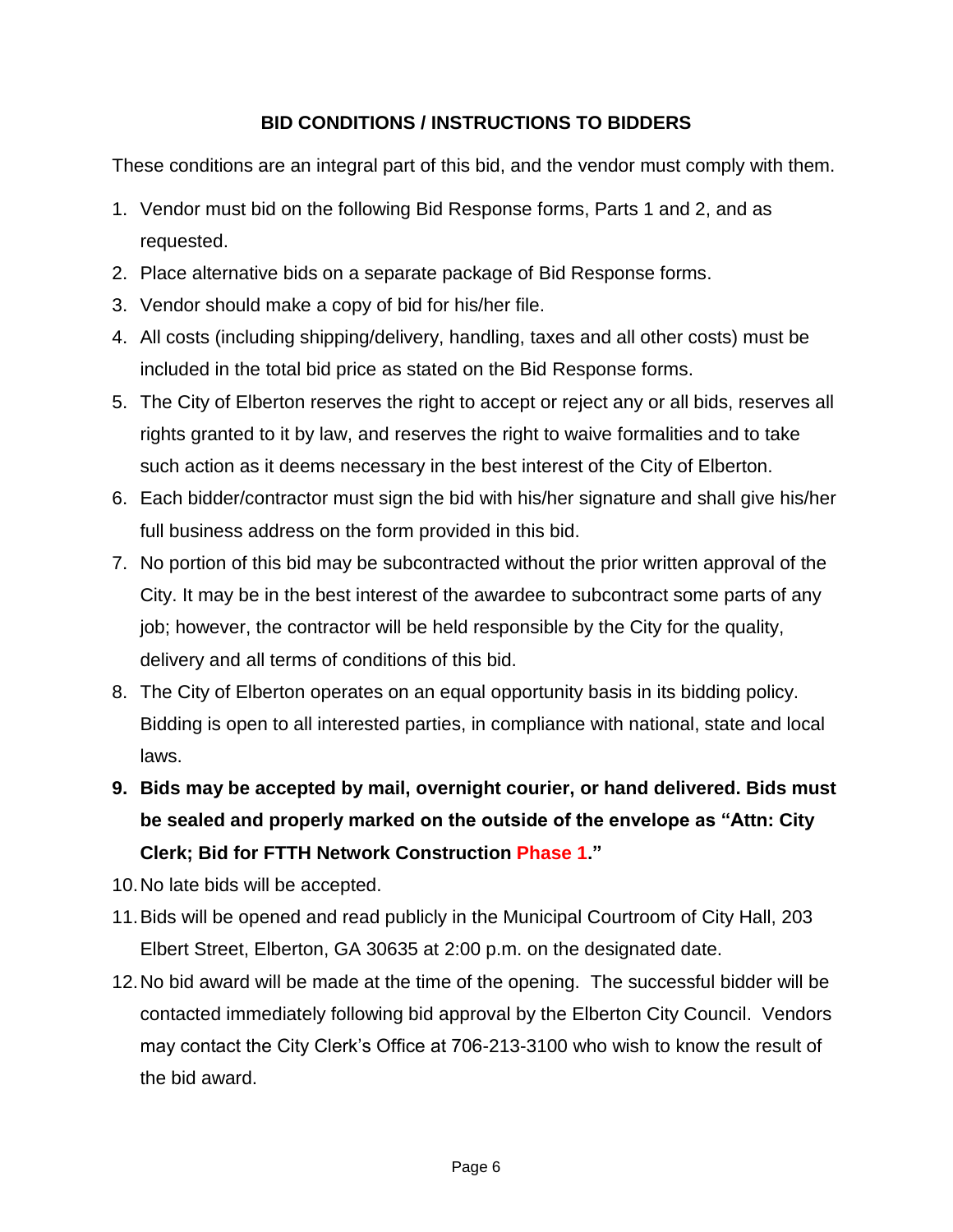# 13.Discounts.

Discounts should be stated on the bid form. If quick pay discounts are offered, the City reserves the right to include that discount as part of the award criteria. Prices bid must, however, be based upon the payment terms of the contract in Part 3, below. In all cases, quick pay discounts will be calculated from the date of the invoice or the date of acceptance, whichever is later.

14.The City of Elberton is exempt from all federal excise tax and state sales and use taxes. However, depending upon the situation, the vendor or contractor may not be exempt from such taxes and the City of Elberton is making no representation as to any such exemption.

#### 15.Exceptions or Conditions.

The bidder shall furnish a statement on company letterhead giving a complete description of all exceptions to the terms, conditions and specifications. Failure to furnish the statement will mean that the bidder agrees to meet all requirements of the terms, conditions and specifications.

#### 16.Pre-bid Conference.

A pre-bid conference is not mandatory. However, all bidders are encouraged to schedule an appointment to see the project design specifications and plans. Please contact David Dotson, Broadband Operations Manager, at 706-213-3100 or ddotson@cityofelberton.net to schedule an appointment.

#### 18. References.

The City, prior to or after receipt of the contractor's bid, shall have the right to research work performed by the contractor. This research effort will be conducted by City personnel and its representatives, which may include site visits and interviews with anyone involved in such projects. Bidders are encouraged to attach a list of references pertaining to the scope of this project. Letters of reference are acceptable.

#### 19.Contractor Responsibilities.

The contractor will be required to provide a responsible on-site superintendent, assign qualified persons to the work, provide the equipment required to do the assigned task or accomplish the work, maintain records of expenditures,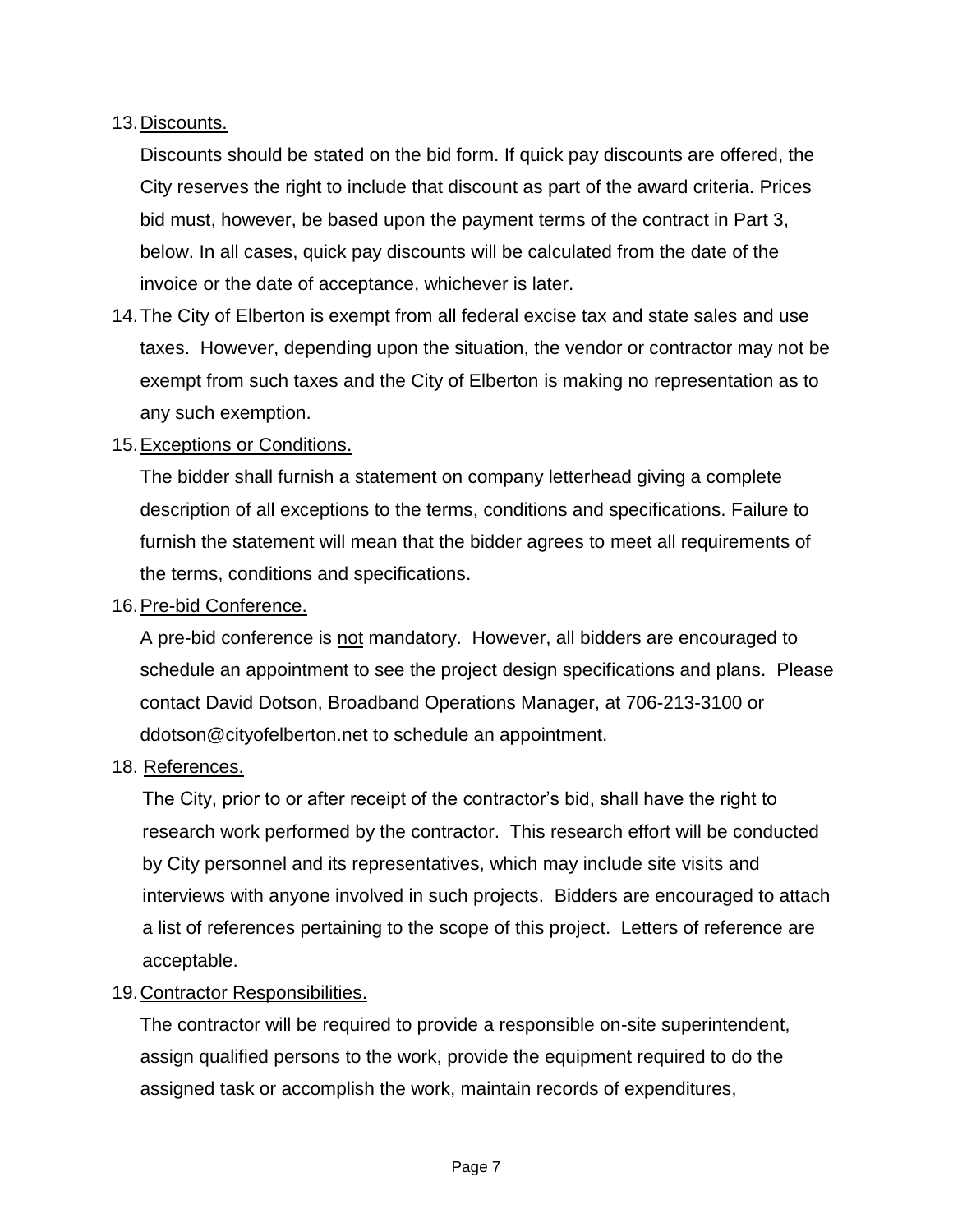deliverables and progress, submit required reports on schedule, and maintain a clear line of communication for prompt resolution of problems.

- 20.Area and Scope of Project. The project area consists of a rural areas of Elbert County, Ga. The construction is almost exclusively along county roads, but the project will cross Ga. Hwy. 17 and Ga. Hwy 172. For exact specifications, please schedule an on-site visit to review the design plans.
- 21.Compliance with Georgia State Law, O.C.G.A. 13-10-91, the Illegal Immigration Reform and Enforcement Act of 2011. The successful bidder and chosen Contractor must comply with O.C.G.A. 13-10-91 and complete the Contractor's Affidavit. This State Law requires each Contractor providing the physical performance of services to the City of Elberton under a contract to use at all times during the performance of the contract the federal work authorization program commonly referred to as E-Verify. A sample of this affidavit is included in this bid packet. All bidders must use the E-Verify program, must be able to execute this affidavit, and must provide an E-Verify registration number if the bidder is awarded the bid and contract.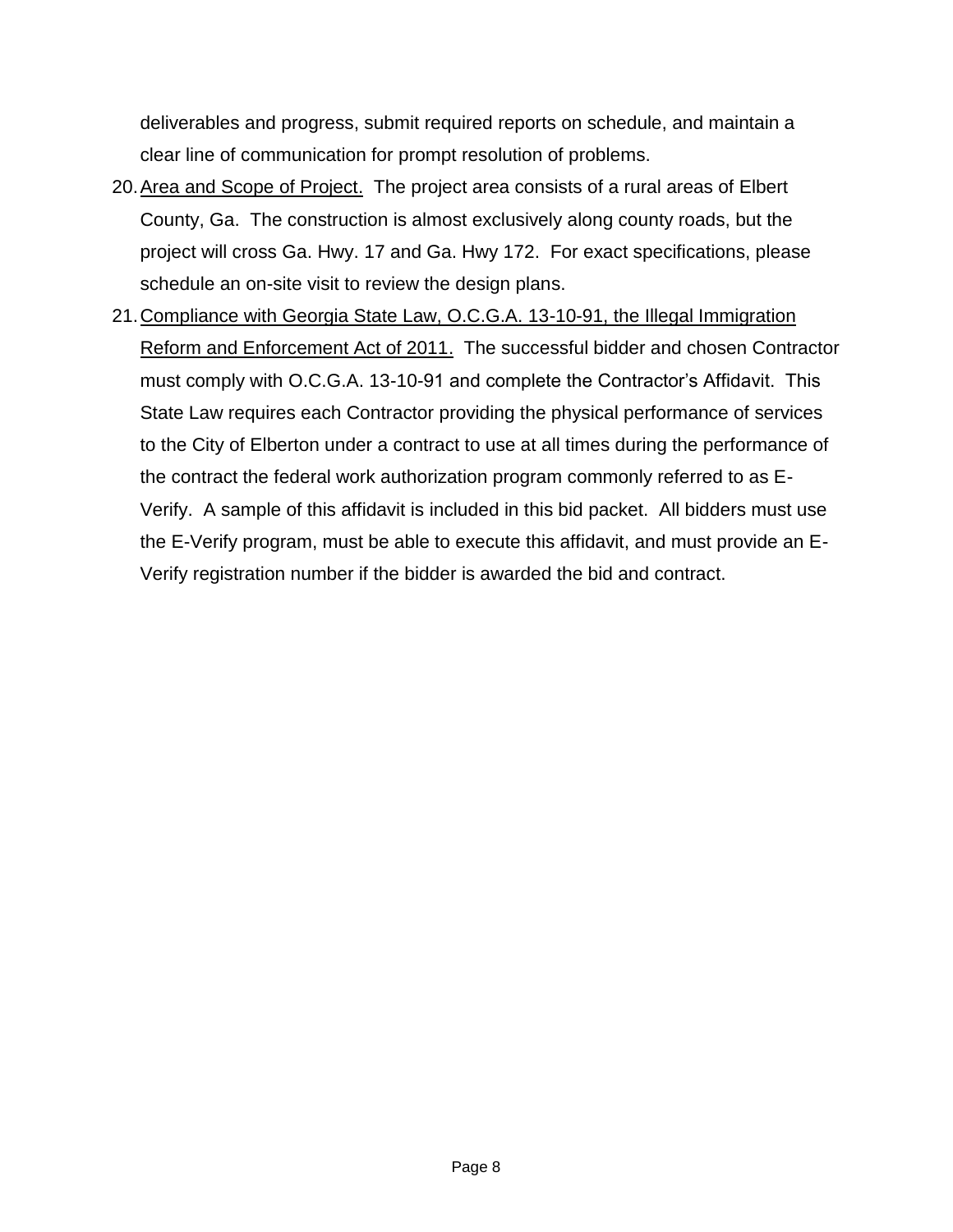### **Part 1: BID CERTIFICATION**

I certify that this bid is made without prior understanding, agreement, or connection with any corporation, firm or person submitting a bid for the same materials, supplies, equipment or service, that it meets or exceeds all the specifications contained herein, and is in all respects fair and without collusion or fraud. I understand collusive bidding is a violation of state and federal law, and can result in fines, prison sentences, and civil damage awards. I agree to abide by all conditions of this bid, all specifications as stated, all bid prices, and certify that I am authorized to sign for the bidder.

| Vender:            |                                                                                                                      |
|--------------------|----------------------------------------------------------------------------------------------------------------------|
| Address:           | <u> 1989 - Johann John Stone, markin fan it ferstjer fan de ferstjer fan it ferstjer fan it ferstjer fan it fers</u> |
| City/State/Zip:    |                                                                                                                      |
|                    |                                                                                                                      |
| Phone No.:         |                                                                                                                      |
| Fax No.:           |                                                                                                                      |
| E-mail:            |                                                                                                                      |
| <b>Print Name:</b> |                                                                                                                      |
| Sign Name:         |                                                                                                                      |
| Title:             |                                                                                                                      |
| Date Certified:    |                                                                                                                      |
|                    |                                                                                                                      |

| State maximum time this bid will be in force (minimum 45 days) |
|----------------------------------------------------------------|
| State earliest possible start date if bid awarded on 5/2/2022  |
| State anticipated length of time for project completion        |

*Please attach additional information, exceptions, and reference information to this form.*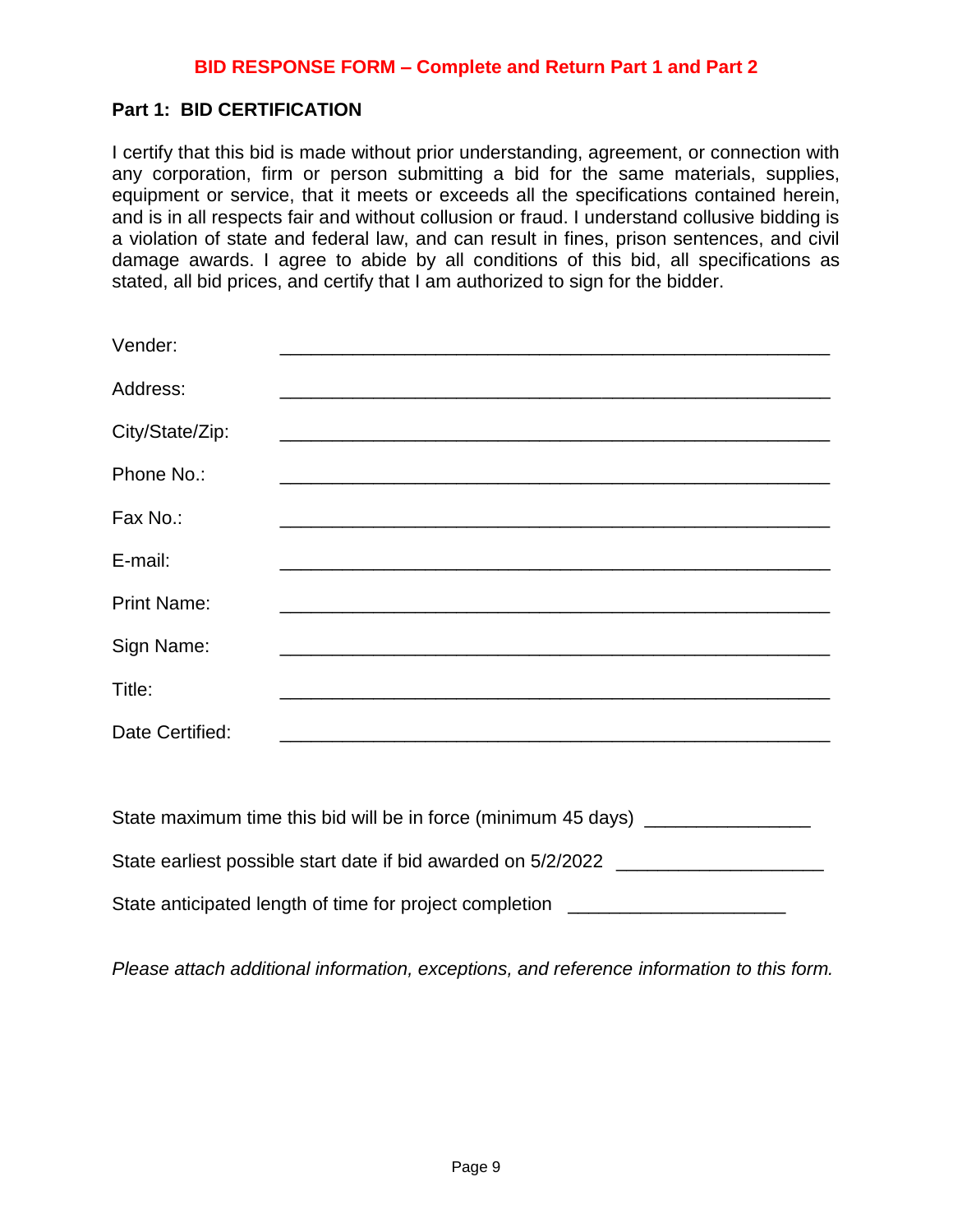# **Part 2: DETAILED COST SUMMARY**

| <b>Cost Description</b>                      | <b>Total Rate</b><br>per Unit | <b>Bid</b><br><b>Units</b> | <b>Estimated</b><br><b>Total Units</b> | <b>Extended</b><br>Cost |
|----------------------------------------------|-------------------------------|----------------------------|----------------------------------------|-------------------------|
|                                              |                               |                            |                                        |                         |
| Install Strand & Bonding, Guying and Anchors |                               | Strand foot                | 285,000 \$                             |                         |
| Placement of Fiber on Strand (OL)*           | \$                            | Fiber foot                 | 383,775 \$                             |                         |
| <b>TOTAL</b>                                 |                               |                            |                                        |                         |
|                                              |                               |                            |                                        |                         |
| *For first and second fiber jointly          |                               |                            |                                        |                         |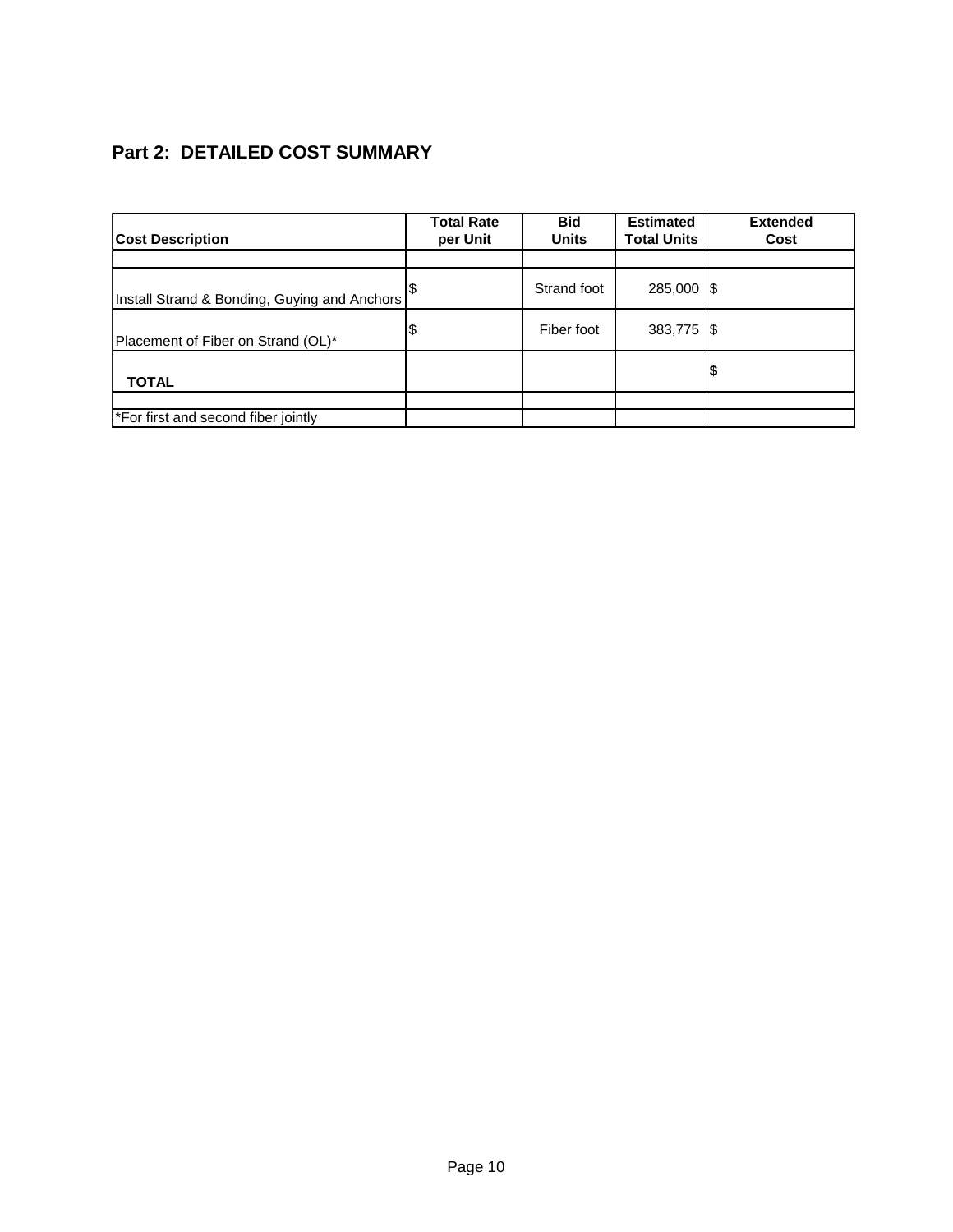# **Part 3: CONSTRUCTION AGREEMENT AND CONTRACT WITH EXHIBITS**

#### CONTRACT FOR CONSTRUCTION OF FTTH NETWORK

This CONSTRUCTION AGREEMENT is made and entered into on this \_\_\_\_\_ day of in the year endless between the City of Elberton, Georgia (hereinafter referred to as the "Owner"), and \_\_\_\_\_\_\_\_\_\_\_\_\_\_\_\_\_\_\_\_\_\_\_\_\_\_\_\_\_\_\_\_\_\_\_ (hereinafter referred to as the "Contractor").

#### WITNESSETH:

THAT FOR AND IN CONSIDERATION OF THE MUTUAL COVENANTS AND AGREEMENTS HEREIN CONTAINED, THE PARTIES HERETO DO AGREE AS FOLLOWS:

- 1. The Contractor will perform the work as described in **Exhibit A**, attached hereto and incorporated as part to this agreement by reference.
- 2. The Contractor will furnish all tools, equipment, and labor, of every description, necessary to complete the work specified.
- 3. The Contractor will employ competent and experienced personnel and will complete the work in a good, firm, substantial and workmanlike manner in strict accordance with such plans and specifications as furnished by the Owner. All work of the Contractor will be subject to the inspection and approval of the Owner.
- 4. The Contractor will perform all work with proper dispatch. Contractor shall not be penalized for delay when materials fail to be delivered as specified or shipping damage to material occurs. All work shall be performed within **180 days** from the execution date of this agreement first written above.
- 5. Owner will hold five percent (5%) retainage on all invoices until successful completion of the project.
- 6. For the work performed by the Contractor under this contract, the Owner will pay only for work completed in accordance with unit prices detailed in **Exhibit B**, attached hereto and incorporated as part to this agreement by this reference and as otherwise herein stated. The Contractor will render invoices to the Owner for the work completed during the preceding period and will attach to such invoices a detailed summary of work completed during the preceding period and the contract period to date in a form acceptable to the Owner. The Contractor will render an invoice for a period of no less than one week. Within ten (10) days after the receipt of an invoice, the Owner will inspect the work, verify the invoice quantities, and pay the Contractor for the work covered by the invoice and completed in accordance with this agreement less retainage.
- 7. The Contractor will comply with all applicable laws and with all the requirements of any federal, state, or local authorities having jurisdiction over said work or any matters connected therewith. Contractor will also comply with all requirements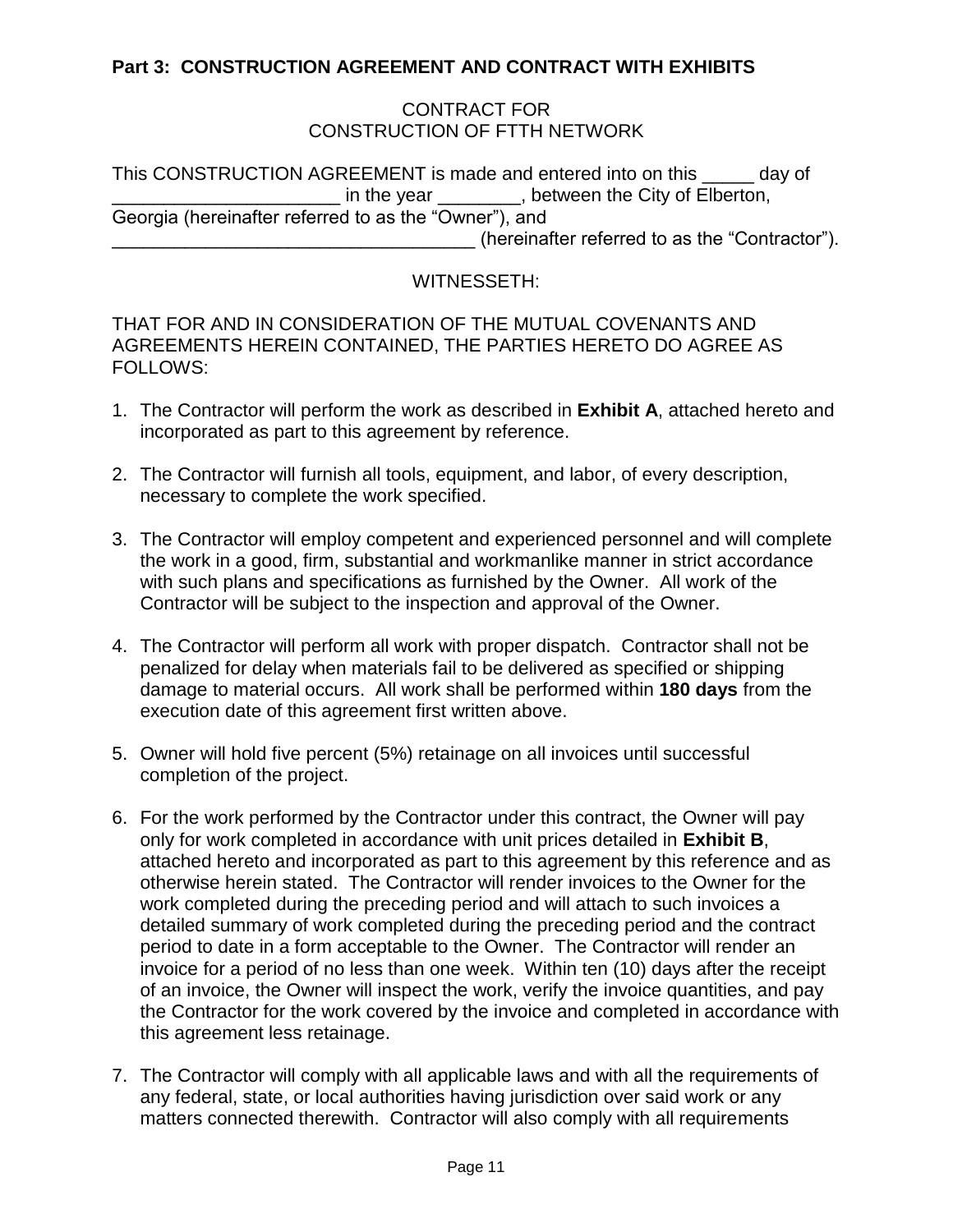contained in *Contractor Requirements* attached hereto as **Exhibit C** and incorporated as part to this agreement by reference.

- 8. The Contractor will comply with all *Federal Requirements* as specifically identified and attached hereto as **Exhibit D** and incorporated as part to this agreement by reference.
- 9. Should the corporate name(s), principal(s), owner(s), partner(s), or corporate status of either the Owner or Contractor be modified or changed during the term of this contract, this agreement shall rule and shall not be null or void.
- 10.The Contractor shall provide and maintain, at his own expense, all such safeguards as may be necessary to effectively prevent accident, injury, or damage to property or persons during the prosecution of the work. The Contractor shall indemnify and hold harmless the Owner against any and all damages, suits, and demands growing out of or in any way connected with the performance of the work and will carry and pay for liability insurance fully protecting the Owner against all such claims.
- 11.In the event the Contractor violates any of the provisions of this contract, or the quality or quantity of the work performed is, in the sole judgment of the Owner, substandard and/or unsatisfactory, or for any reason, the Owner shall have the right to cancel this contract upon thirty (30) days written notice to the Contractor.
- 12.Unless sooner terminated as herein provided, this contract shall be effective for 366 days from the date thereof.
- 13.The Contractor acknowledges and agrees that the Owner must approve any person, firm or other party to whom it is proposed to award a subcontract under this contract.

IN WITNESS WHEREOF, the parties hereto have executed this Construction Agreement under their respective seals on the day and date first above written in two (2) counterparts, each of which shall be deemed an original.

CONTRACTOR:

| Attest:                   |                                     |
|---------------------------|-------------------------------------|
|                           | By: [name], [title]                 |
| Attest:                   | OWNER:<br>CITY OF ELBERTON, GEORGIA |
| Cindy Churney, City Clerk | By: Lanier Dunn, City Manager       |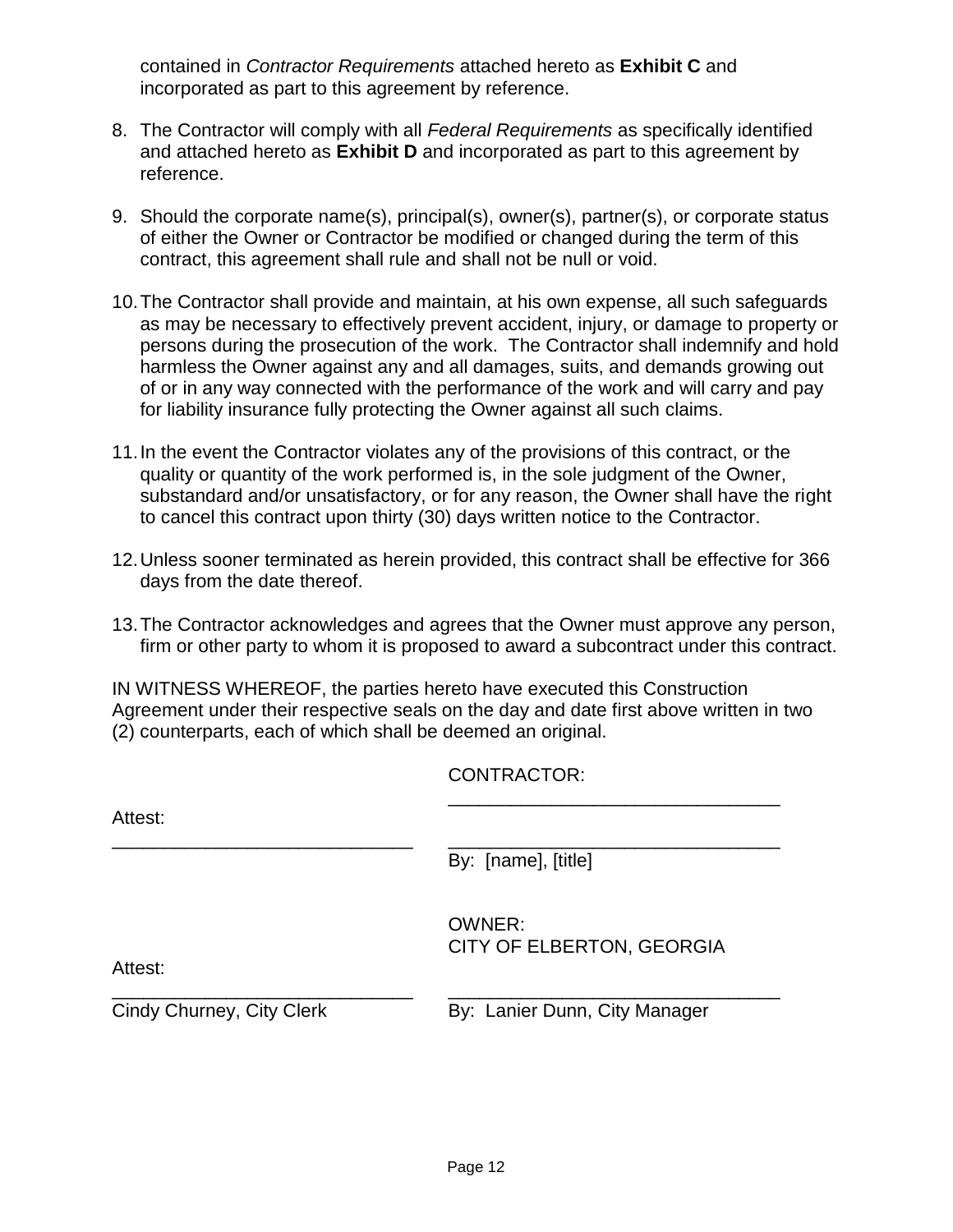# **EXHIBIT A**

# **Description of the Project**

Supply all labor, tools, and equipment to construct an extension to the City of Elberton's existing telecommunications system of approximately 73 miles of fiber-to-the-home construction in a rural area of Elbert County, to the design specifications of the Owner. Specifications included the installation of 1/4" galvanized strand for support and the lashing of first and second fiber optic cabling.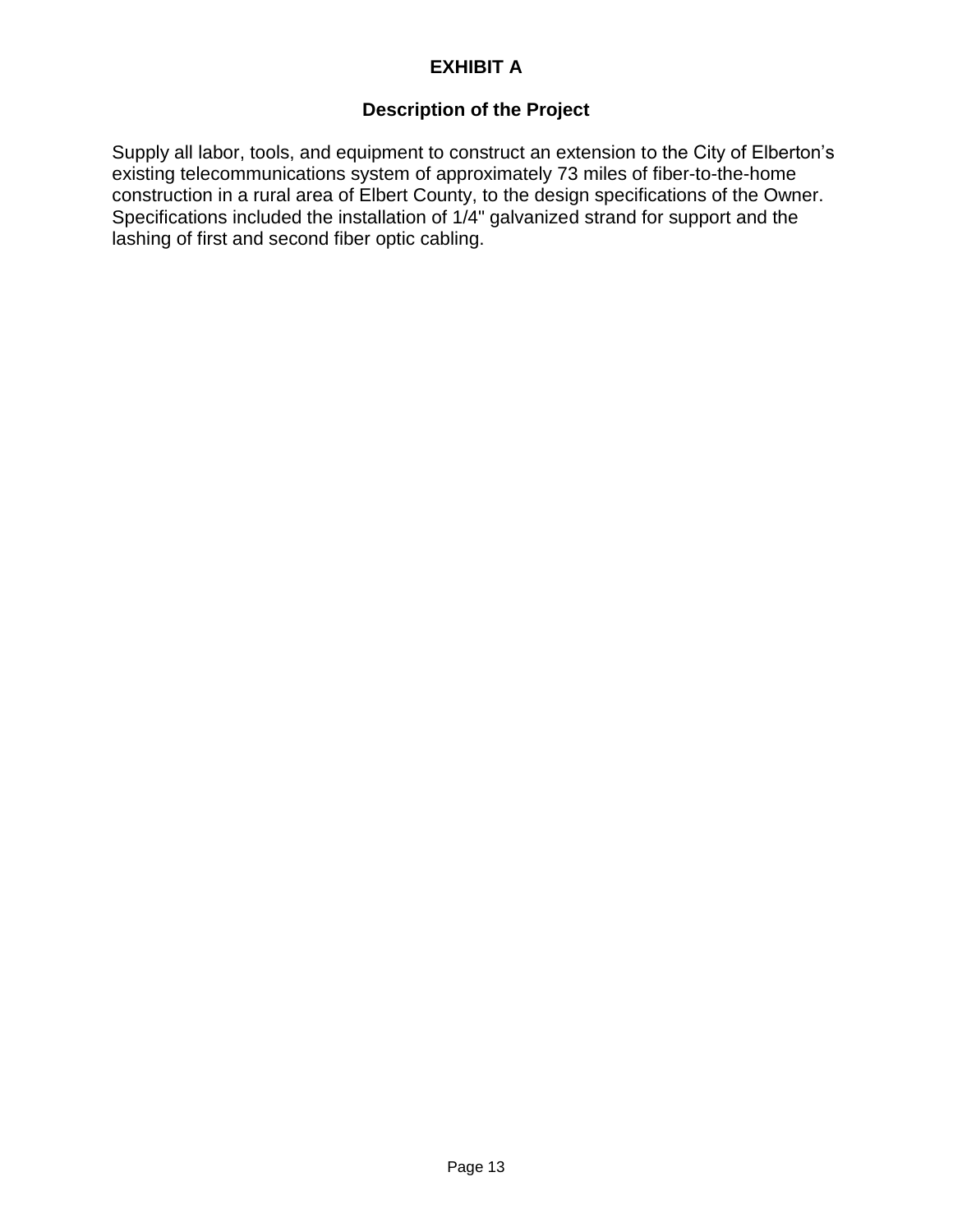# **Detailed Cost Summary**

| <b>Cost Description</b>                      | <b>Total Rate</b><br>per Unit | <b>Bid</b><br><b>Units</b> | <b>Estimated</b><br><b>Total Units</b> | <b>Extended</b><br>Cost |
|----------------------------------------------|-------------------------------|----------------------------|----------------------------------------|-------------------------|
|                                              |                               |                            |                                        |                         |
| Install Strand & Bonding, Guying and Anchors |                               | Strand foot                | 285,000 \$                             |                         |
| Placement of Fiber on Strand (OL)*           | \$                            | Fiber foot                 | 383,775 \$                             |                         |
| <b>TOTAL</b>                                 |                               |                            |                                        | 12                      |
|                                              |                               |                            |                                        |                         |
| *For first and second fiber jointly          |                               |                            |                                        |                         |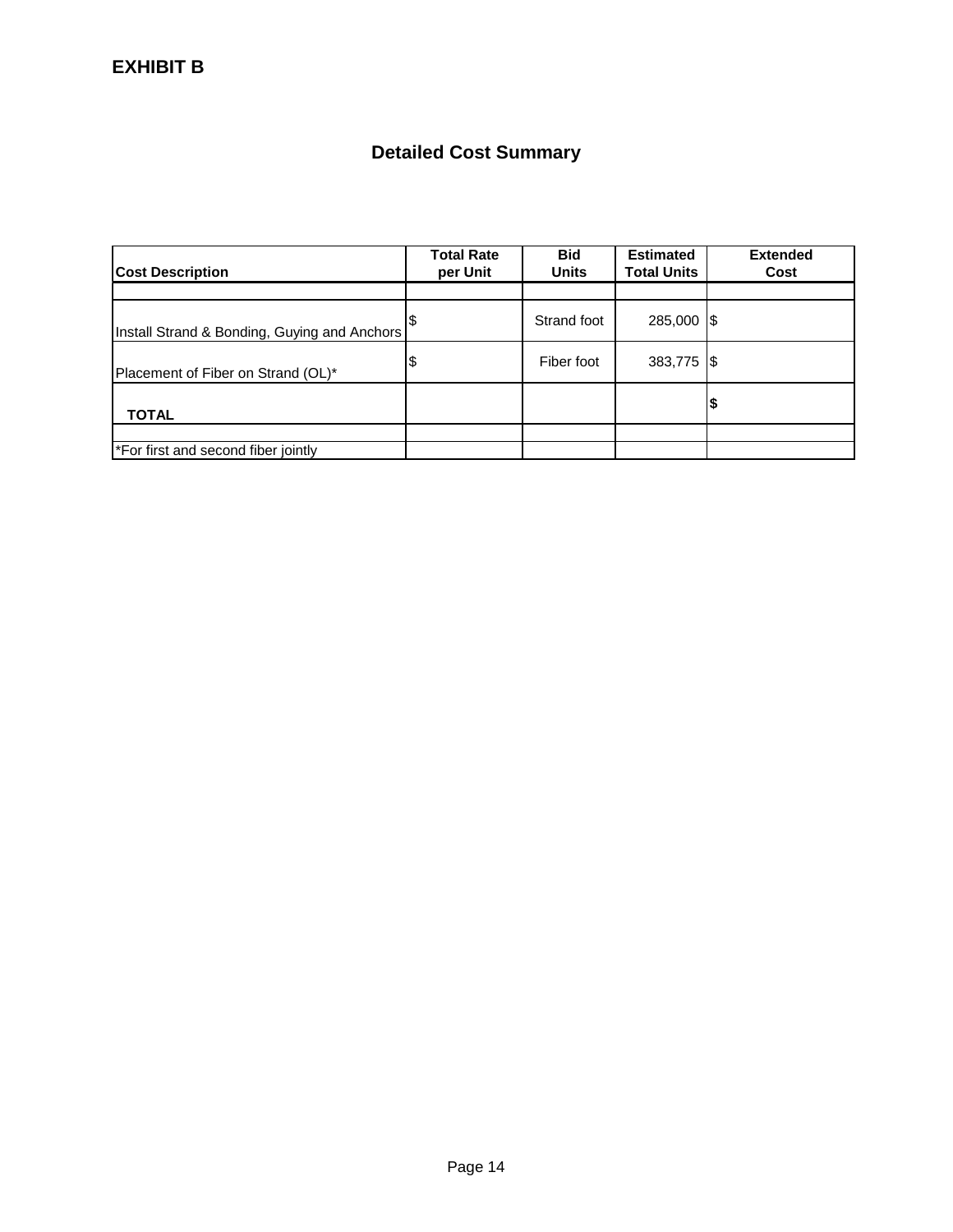# **EXHIBIT C**

### **Contractor Requirements**

The following are intended to provide general requirements for utility contractors performing work for the City of Elberton FTTH network construction. They are supplemental requirements on specific projects and to any requirements that may be noted on the plans for a specific project. If during the course of work on a specific project the contractor fails to meet any of these requirements, the City of Elberton reserves the right to stop work until all requirements are met.

#### I. Qualifications

The contractor shall meet all applicable qualifications as outlined in this section.

#### A. References

The contractor shall provide the City of Elberton with references of previous work history indicating company name, address, telephone number, and contact person. This should also include the scope of work performed and any like details of the project. This information shall be provided in writing. The City of Elberton reserves the right to reject any contractor with unsatisfactory references.

#### B. Resources

The contractor must have sufficient resources to complete the project by the Completion Date, and maintain timely progress as determined by the City of Elberton. The contractor should consider existing commitments in determining adequate personnel and equipment availability throughout the project so as to stay on schedule and finish all work by the Completion Date.

#### C. Certifications

The contractor shall possess necessary certifications for the contractor as an entity, for individuals in its employ, and for all associated equipment to complete the project by the Completion Date. Any reference made to necessary certifications includes but is not limited to conforming to the standards of a technical society, organization, body, code or standard. In a case where the City of Elberton establishes a more stringent qualification, the more stringent qualification shall prevail. In addition, necessary qualifications shall include all applicable requirements of local codes, utilities, and any other authority having jurisdiction.

#### II. Licensing

The contractor shall have all necessary licenses and permits to complete the project by the Completion Date. All licenses and permits must give the contractor authority to perform work set forth by the project including similar licensing for reference in the contractor's state of origin.

#### III. Insurance

The contractor shall provide to the City of Elberton proof and scope of insurance coverage in the form of a Certificate of Insurance currently in force. The Certificate of Insurance must list the City of Elberton as additional insured and will not be cancelled or materially altered unless at least 30 days prior written notice has been given to the City of Elberton. This coverage must include General Liability for products and services and shall include: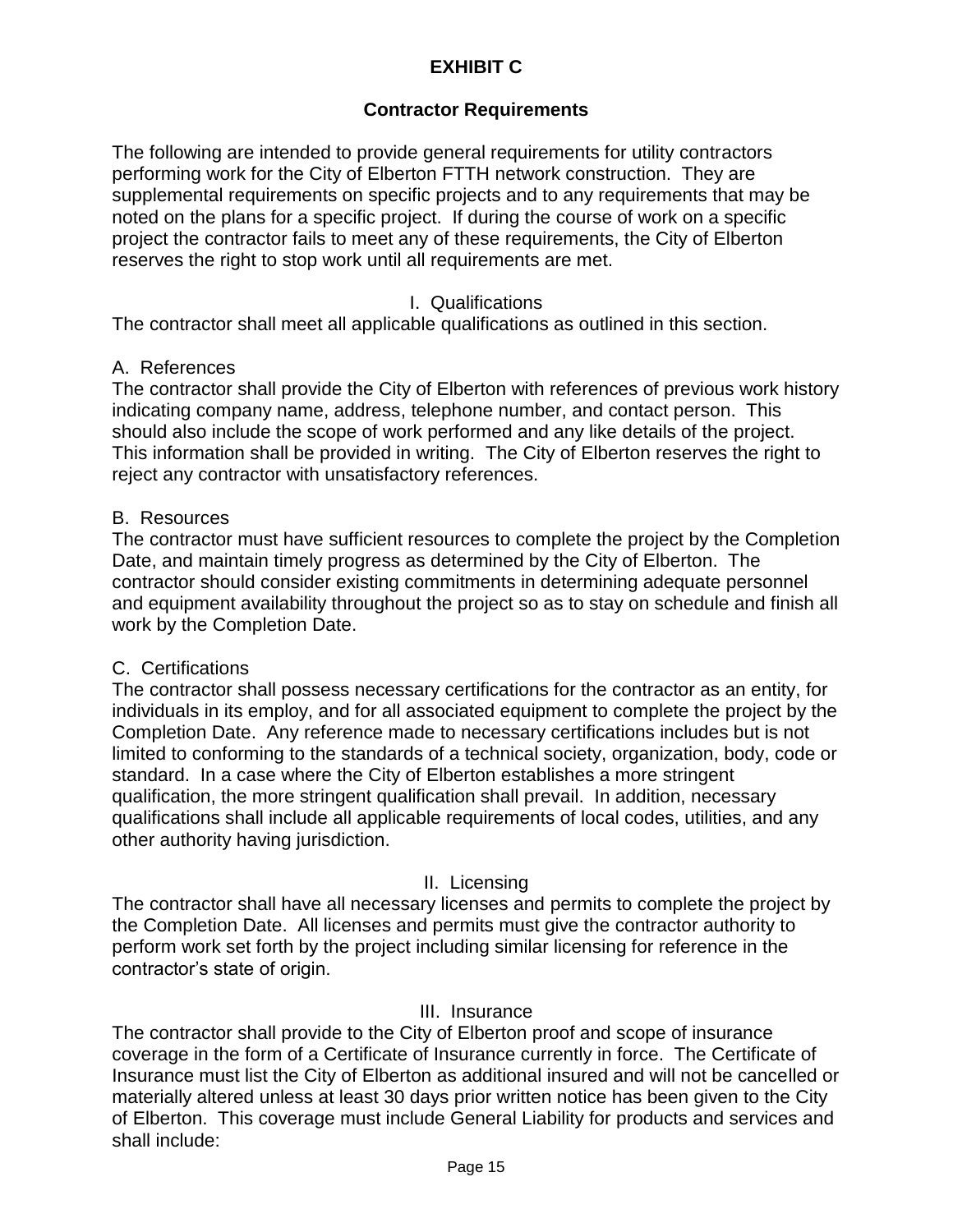- 1. Bodily injury coverage in an amount not less than \$1,000,000 for bodily injury, including accidental death, to any one person, and subject to the same limit for each person, in an amount not less than \$2,000,000 on account of one accident.
- 2. Property damage insurance in an amount not less than \$1,000,000 for any one damage claim, and in an aggregate amount up to \$2,000,000 during a period of 12 months.
- 3. Automobile liability including bodily injury and property damage.

# IV. Warranty

The contractor shall give warranty on workmanship and installation for a period of one year from the date of the final invoice being presented for payment. Any defects discovered within one year shall be reported by the City to the contractor in writing, and the contractor shall repair or replace the defective work at the contractor's expense within 30 days of notice.

#### V. Indemnification

The contractor shall indemnify and hold harmless the City of Elberton and its agents and employees from and against all claims, damages, losses and expenses including claims, consultants' and attorneys' fees arising out of or resulting from the performance of the work, provided that any such claims, damages, losses, or expenses is attributable to bodily injury, sickness, disease or death, or to injury to or destruction of tangible property, including the loss of use resulting there from; and is caused in whole or in part by willful act or omission of the contractor, any subcontractor, anyone directly or indirectly employed by any of them or anyone for whose acts any of them may be liable.

In any and all claims against the City of Elberton, or any of its agents and employees, by any employee of the contractor, any subcontractor, anyone directly or indirectly employed by any of them, or anyone for whose acts any of them may be liable, the indemnification obligation shall not be limited in any way by any limitation on the amount or type of damages, compensation or benefits payable by or for the contractor or any subcontractor under workers' compensation acts, disability benefit acts or other employee benefit acts.

# VI. Definitions

A. Contractor – Entity bidding on job, having met all requirements set forth in the *Contractor Requirements*, and a party to the Construction Agreement, or the authorized and legal representative of such party

B. Owner – The City of Elberton, Georgia, or its authorized representatives

C. Work / Project – The entire completed construction required to be furnished under contract documents

D. Completion Date – 180 days from the execution date of the contract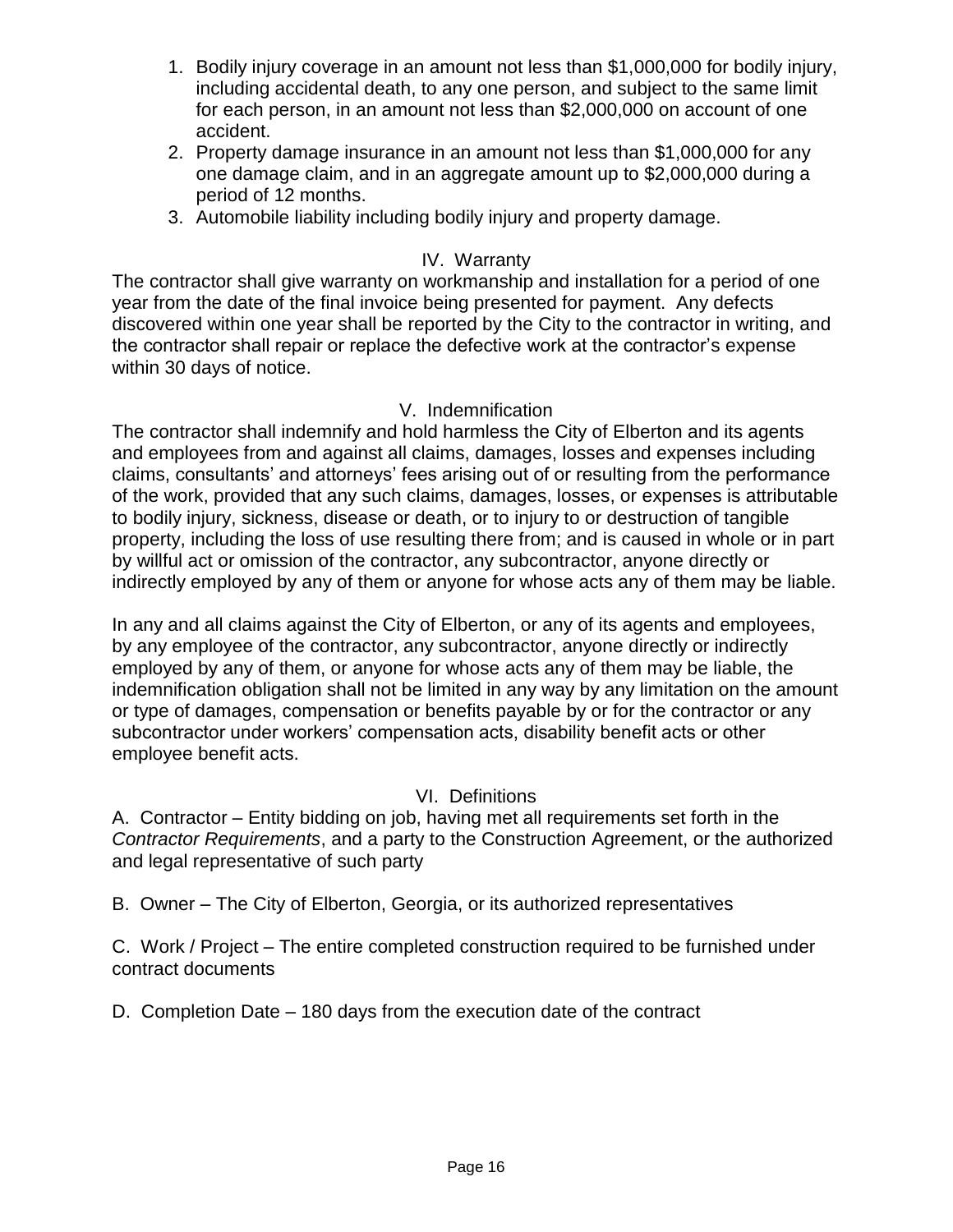# **EXHIBIT D**

#### **Federal Requirements for the Contractor**

The contractor shall comply with, without limitation, the following Federal Statutes and Regulations:

19. ASSURANCES OF COMPLIANCE WITH TITLE VI OF THE CIVIL RIGHTS ACT OF 1964. The contractor, subcontractor, successor, transferee, and assignee shall comply with Title VI of the Civil Rights Act of 1964, which prohibits recipients of federal financial assistance from excluding from a program or activity, denying benefits of, or otherwise discriminating against a person on the basis of race, color, or national origin (42 U.S.C. § 2000d et seq.), as implemented by the Department of the Treasury's Title VI regulations, 31 CFR Part 22, which are herein incorporated by reference and made a part of this contract (or agreement). Title VI also includes protection to persons with "Limited English Proficiency" in any program or activity receiving federal financial assistance, 42 U.S.C. § 2000d et seq., as implemented by the Department of the Treasury's Title VI regulations, 31 CFR Part 22, and herein incorporated by reference and made a part of this contract or agreement.

These include but are not limited to: (a) Title VI of the Civil Rights Act of 1964 (P.L. 88- 352), which prohibits discrimination on the basis of race, color or national origin; (b) Title IX of the Education Amendments of 1972, as amended (20 U.S.C. §1681-1683 and 1685-1686), which prohibits discrimination on the basis of sex; (c) Section 504 of the Rehabilitation Act of 1973, as amended (29 U.S.C. § 794), which prohibits discrimination on the basis of handicaps and the Americans with Disabilities Act of 1990 including Titles I, II and III of the Americans with Disability Act which prohibits recipients from discriminating on the basis of disability in the operation of public entities, public and private transportation systems, places of public accommodation and certain testing entities, 44 U.S.C. § 12101-12213; (d) the Age Discrimination Act of 1975, as amended (42 U.S.C. § 6101, *et seq*.), which prohibits discrimination on the basis of age; (e) the Drug Abuse Office and Treatment Act of 1972 (P.L. 92-255), as amended, relating to nondiscrimination on the basis of drug abuse; (f) the Comprehensive Alcohol Abuse and Alcoholism Prevent ion, Treatment, and Rehabilitation Act of 1970 (P.L. 91-616), as amended, relating to the nondiscrimination on the basis of alcohol abuse or alcoholism; (g) § 523 and 527 of the Public Health Service Act of 1912 (42 U.S.C. § 290dd-3 and 290ee-3), as amended, relating to confidentiality of alcohol and drug abuse patient records; (h) Title VIII of the Civil Rights Act of 1968 (42 U.S.C. § 3601, *et seq*.), as amended, relating to nondiscrimination in the sale, rental or financing of housing; (i) any other nondiscrimination provisions in the specific statute(s) under which application for federal assistance is being made; and (j) the requirements of any other nondiscrimination statute(s) which may apply to this grant.

- 20. The Fair Housing Act, Title VIII of the Civil Rights Act of 1968 (42 U.S.C. §§ 3601 et seq.), which prohibits discrimination in housing on the basis of race, color, religion, national origin, sex, familial status, or disability;
- 21. Section 504 of the Rehabilitation Act of 1973, as amended (29 U.S.C. § 794), which prohibits discrimination on the basis of disability under any program or activity receiving federal financial assistance;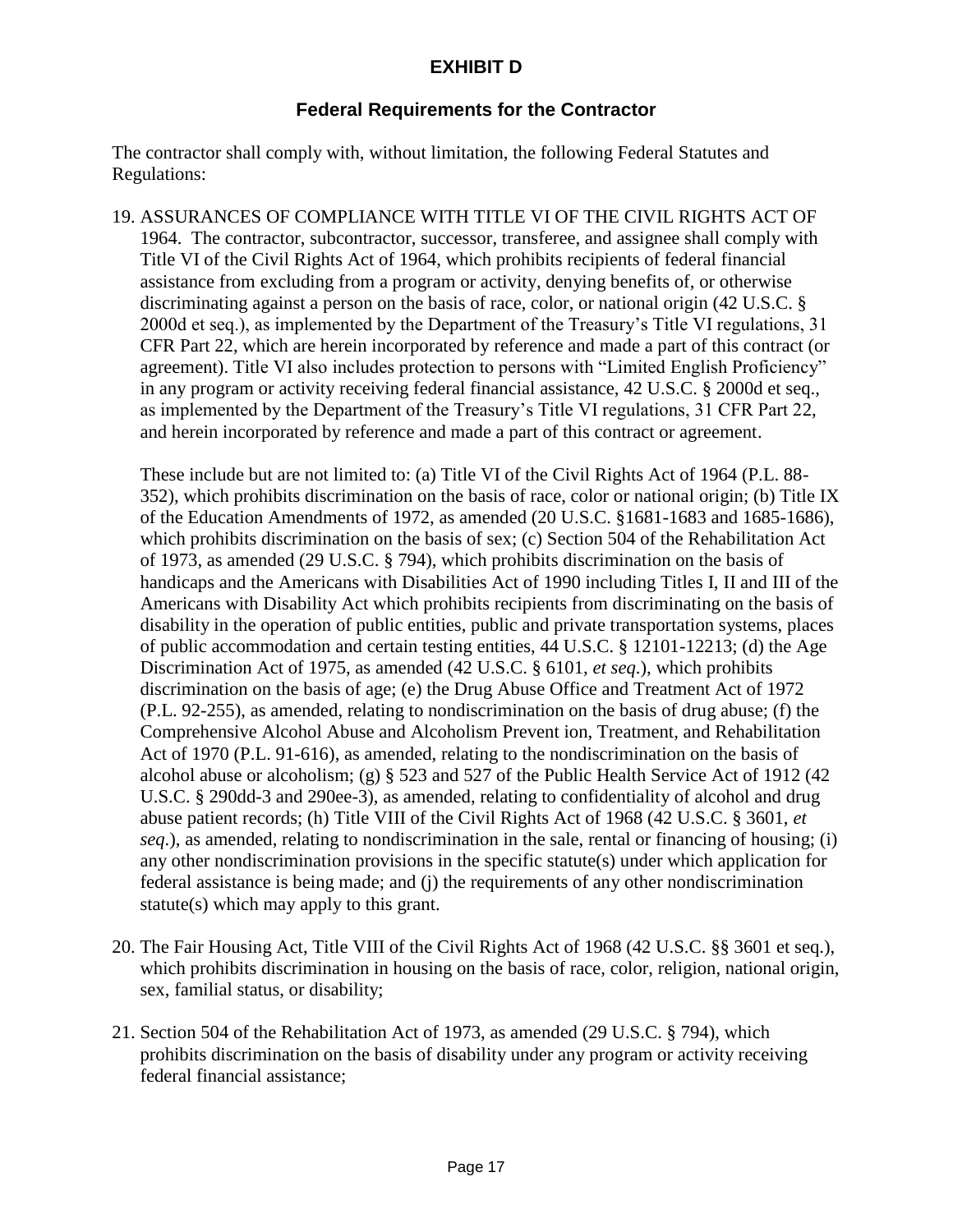- 22. The Age Discrimination Act of 1975, as amended (42 U.S.C. §§ 6101 et seq.), and Treasury's implementing regulations at 31 C.F.R. Part 23, which prohibit discrimination on the basis of age in programs or activities receiving federal financial assistance; and
- 23. Title II of the Americans with Disabilities Act of 1990, as amended (42 U.S.C. §§ 12101 et seq.), which prohibits discrimination on the basis of disability under programs, activities, and services provided or made available by state and local governments or instrumentalities or agencies thereto.
- 24. The Hatch Act (5 U.S.C. §§ 1501-1508 and 7324-7328), which limits certain political activities of State or local government employees whose principal employment is in connection with an activity financed in whole or in part by this federal assistance.
- 25. Increasing Seat Belt Use in the United States. Pursuant to Executive Order 13043, 62 FR 19217 (Apr. 18, 1997), the contractor should adopt and enforce on-the- job seat belt policies and programs for their employees when operating company-owned, rented or personally owned vehicles.
- 26. Reducing Text Messaging While Driving. Pursuant to Executive Order 13513, 74 FR 51225 (Oct. 6, 2009), the contractor should encourage its employees and sub-contractors to adopt and enforce policies that ban text messaging while driving, and contractor should establish workplace safety policies to decrease accidents caused by distracted drivers.
- 27. The contractor represents and warrants that it shall comply with all applicable standards, orders or regulations issued pursuant to the Clean Air Act, as amended, 42 U.S.C. § 7401, *et seq*.
- 28. The contractor represents and warrants that it shall comply with all applicable standards, orders or regulations issued pursuant to the Federal Water Pollution Control Act, as amended, 33 U.S.C. § 1251, *et seq*.
- 29. The contractor shall comply, as applicable, with the provisions of the Davis-Bacon Act (40 U.S.C. § 276a to 276a-7), the Copeland Act (40 U.S.C. § 276c and 18 U.S.C. § 874), and the Contract Work Hours and Safety Standards Act (40 U.S.C. § 327-333), regarding labor standards for federally assisted construction sub agreements.
- 30. The contractor shall comply with the minimum wage and maximum hours provisions of the Federal Fair Labor Standards Act and the Intergovernmental Personnel Act of 1970, as applicable.
- 31. The contractor shall comply with the statutory requirements for whistleblower protections (if applicable) at 10 U.S.C § 2409, 41 U.S.C.§ 4712 and 10 U.S.C. § 2324, and 41 U.S.C. §§ 4304 & 4310.
- 32. The contractor shall comply with requirements of the Uniting and Strengthening America by Providing Appropriate Tools Required to Intercept and Obstruct Terrorism Act (USA PATRIOT Act), which amends 18 U.S.C. § 175-175c and comply with Exec. Order 13224, 60 Fed. Reg. 49079 (2001) and U.S. law prohibiting transactions with, and the provision of resources and support to, individuals and organizations associated with terrorism.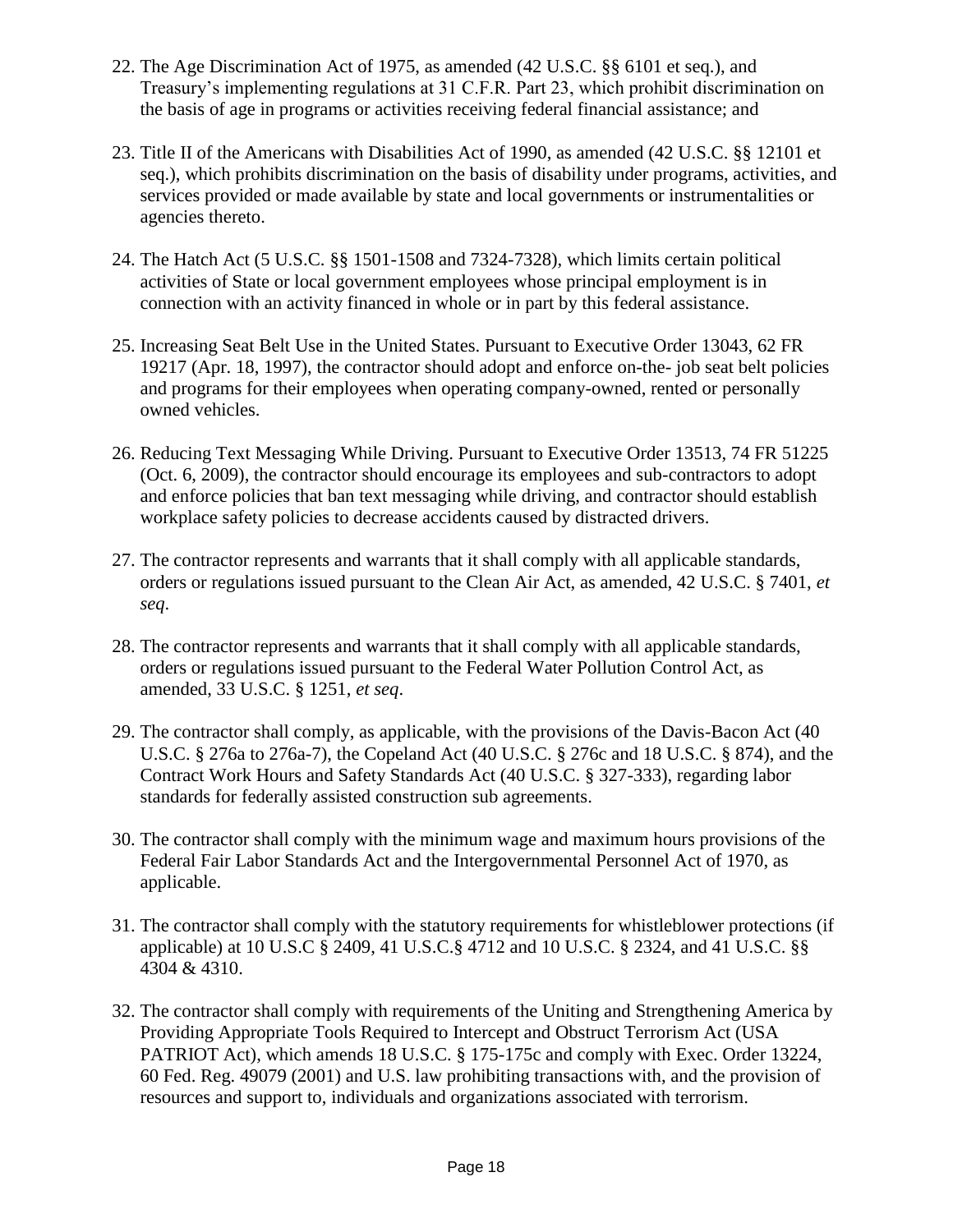- 33. The contractor shall comply with all federal tax laws and is solely responsible for filing all required State and federal tax forms.
- 34. The contractor and its principals shall stipulate that they are eligible to participate and have not been subjected to suspension, debarment or similar ineligibility determined by any federal, State or local governmental entity and it is not listed on a State or federal government's terrorism watch list as described in EO 13224. Entities ineligible for federal procurement have Exclusions listed at https://www.sam.gov/portal/public/SAM/.
- 35. The contractor shall comply with all applicable federal and State Drug-Free Workplace laws and rules.
- 36. The contractor shall comply with all applicable requirements of all other federal and State laws, executive orders, regulations, and policies governing this program.